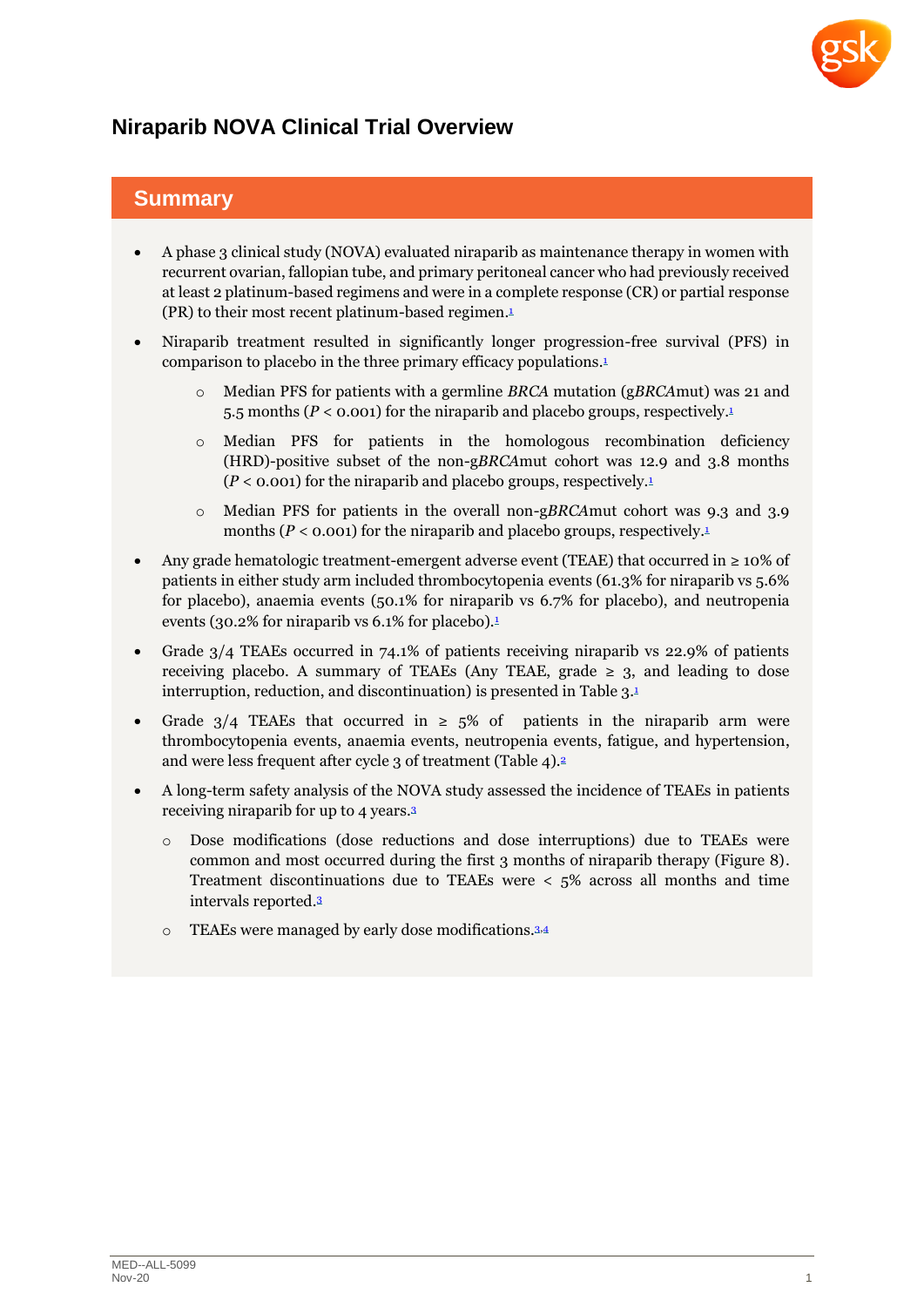## **PHASE 3 NOVA STUDY**

## **Study Design**

NOVA (NCT01847274) was a multicenter, double-blind, randomized, placebo-controlled phase 3 clinical study evaluating single-agent oral niraparib 300 mg once daily as maintenance therapy in women (niraparib  $N = 367$ , placebo  $N = 179$ ) with recurrent ovarian, fallopian tube, or primary peritoneal cancer following complete or partial response to their most recent platinum-based chemotherapy. Patients were prospectively assigned to one of two independent cohorts based on the results of a central germline *BRCA* test (BRACAnalysis, Myriad Genetics, USA): patients with a germline *BRCA* deleterious or suspected deleterious mutation (g*BRCA*mut), and those without such mutations (non-g*BRCA*mut). Patients were randomized 2:1 to receive either niraparib 300 mg or matched placebo once daily in 28-day cycles (with no treatment breaks) until disease progression or death (Figure 1A and Figure 1B)[.](#page-4-0) 1

### Statistical Analysis

The three predefined primary efficacy populations were the g*BRCA*mut cohort, the HRD-positive subset of the non-g*BRCA*mut cohort, and the non-g*BRCA*mut cohort. PFS was assessed independently in the g*BRCA*mut and non-g*BRCA*mut cohort. A hierarchical testing procedure was predefined for the non-g*BRCA*mut cohort; statistical analysis was first performed on the HRD-positive group, and if the results were significant, a test of the overall non-g*BRCA*mut cohort was performed. An exploratory analysis of PFS was performed in the HRD-positive/s*BRCA*mut, HRD-positive/*BRCA*wt, and HRD-negative subgroups. Efficacy data were analyzed for the intention-to-treat (ITT) population, defined as all randomized patients for each of the two cohorts. Safety data were analyzed in the safety population, defined as all patients who ingested any amount of study drug[.](#page-4-0) 1

## **Results**

A total of 553 patients were enrolled in the study from 107 sites, of which 203 were in the g*BRCA*mut cohort and 350 in the non-g*BRCA*mut cohort. Stratification factors used in randomization within each cohort included time to progression after completion of the penultimate platinum regimen (6 to < 12 months versus ≥ 12 months), use of bevacizumab in conjunction with the penultimate or last platinum regimen (yes vs no), and best response during the last platinum regimen (CR vs PR). Patient demographics and baseline characteristics are presented in Table 1[.](#page-4-0)<sup>1</sup>

The database for the current efficacy analysis was locked on June 20, 2016, and the median duration of follow-up for the efficacy analysis was 16.9 months for all the patients in the ITT population, and 16.4 months and 17.5 months in the g*BRCA* cohort and in the non-g*BRCA* cohort, respectively. The longest follow-up at the time of the database lock was 24 months. Follow-up is ongoing[.](#page-4-0) 1

#### Primary Endpoint (PFS) in the Three Primary Efficacy Populations

The duration of PFS in the niraparib group was significantly longer than that in the placebo group in all three primary efficacy populations  $(P < 0.001)$  $(P < 0.001)$  $(P < 0.001)$  (Figure 2).<sup>1</sup> In the g*BRCA* mut cohort, the median PFS was 21 months with niraparib (n = 138) vs 5.5 months with placebo (n = 65; hazard ratio [HR], 0.27; 95% CI, 0.[1](#page-4-0)7–0.41;  $P < 0.001$  (Figure 2A)<sup>1</sup> and the estimated probabilities (95% CI) of PFS at 12, 18, and 24 months post-randomization (approximately 18, 24, and 30 months post chemotherapy, respectively) in the niraparib and placebo groups was 0.62 (0.53-0.7) vs 0.16 (0.07-0.28), 0.5 (0.4-0.59) vs 0.16 (0.07-0.28), and 0.42 (0.30-0.55) vs 0.16 (0.07-0.28), respectively. [2,](#page-4-1)[5](#page-5-2)

In the HRD-positive group of the non-g*BRCA*mut cohort, niraparib treatment (n = 106) resulted in significantly longer PFS in comparison with placebo ( $n = 56$ ) (median, 12.9 vs 3.8 months; HR, 0.38; 95% CI, 0.24–0.59; *P* < 0.001) (Figure 2B)[1](#page-4-0) and the estimated probabilities (95% CI) of PFS at 12, 18, and 24 months in the niraparib and placebo groups was  $0.51$   $(0.4-0.61)$  vs  $0.13$   $(0.05-0.25)$ ,  $0.37$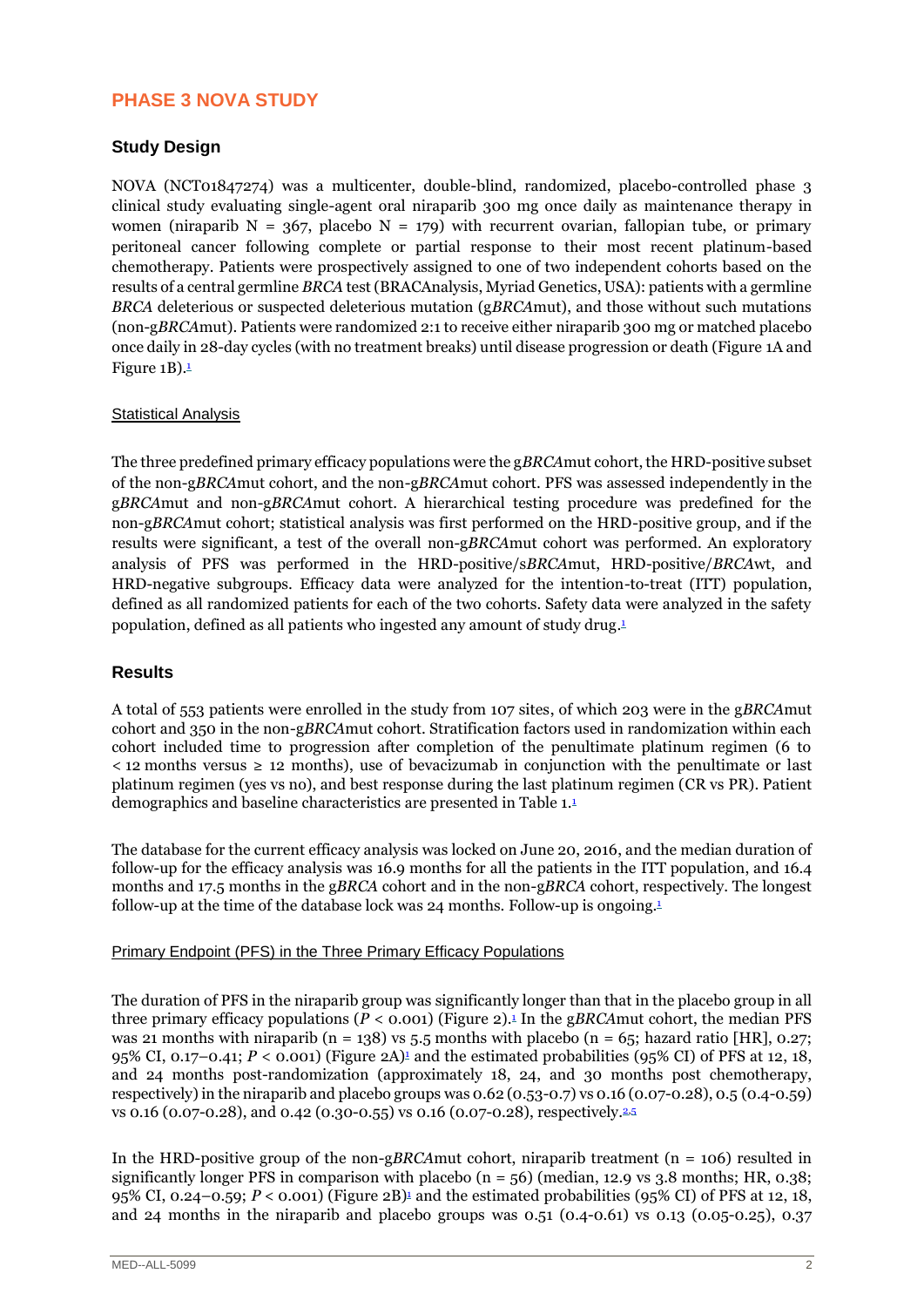(0.26-0.48) vs 0.09 (0.02-0.22), and 0.31 (0.20-0.43) vs 0.09 (0.02-0.22), respectively. [2,](#page-4-1)[5](#page-5-2) In the overall non-g*BRCA*mut cohort, niraparib treatment (n = 234) resulted in longer PFS in comparison to placebo  $(n = 116)$  $(n = 116)$  $(n = 116)$  (median, 9.3 vs. 3.9 months; HR, 0.45; 95% CI, 0.34–0.61;  $P < 0.001$ ) (Figure 2C)<sup>1</sup> and the estimated probability (95% CI) of PFS at 12, 18, and 24 months in the niraparib and placebo groups was 0.41 (0.33-0.48) vs 0.14 (0.08-0.22), 0.3 (0.23-0.38) vs 0.12 (0.06-0.21), and 0.27 (0.19-0.35) vs 0.12 (0.06-0.21), respectively. [2,](#page-4-1)[5](#page-5-2)

Forest plots of PFS for pre-specified subgroup analyses in all three efficacy populations are presented in Figure 3. Results of statistical interaction tests between treatment and subgroup factors showed consistency of the treatment effect within randomization strata, as well as within key demographic and prognostic subgroups with the exception of nonwhite race[.](#page-4-0) 1

#### Secondary Endpoints and Exploratory Analyses

Secondary endpoints included patient reported outcomes, chemotherapy-free interval, time to first subsequent therapy, PFS2 (time from treatment randomization to the date of progression or death on the subsequent anticancer therapy), time to second subsequent therapy, and overall survival (OS)[.](#page-4-0) 1

The chemotherapy-free interval and the time until the first subsequent treatment were both significantly longer in the niraparib group vs placebo group (Table 2).[1](#page-4-0) At the time of database lock, data for PFS2 were immature (< 50% of events at the time of the database lock), but preliminary data indicated a significantly longer duration of PFS2 for both the g*RRCA*mut and non-g*BRCA*mut cohorts receiving niraparib. Data were also immature for time to second subsequent treatment ( $\lt$  40% of events) and OS (< 20% of events).<sup>1[6](#page-5-3)</sup> During the study follow-up period, 16.1% (60 of 372) of patients in the niraparib arm and [1](#page-4-0)9.3% (35 of 181) of patients in the placebo arm had died.<sup>1</sup>

To determine the impact of niraparib on subsequent therapy for patients who progressed on subsequent therapy, each patient's PFS1 was subtracted from the patient's PFS2 (PFS2-PFS1). PFS2-PFS1 was similar in the niraparib and placebo arms (HR 1.02; 95% CI, 0.765–1.349) in the pooled g*BRCA*mut and non-g*BRCA*mut cohorts (Figure 5).<sup>[5,](#page-5-2)[6](#page-5-3)</sup>

Pre-specified exploratory analyses of PFS were performed for the different biomarker subgroups within the non-g*BRCA*mut cohort: patients with HRD-positive/*BRCA*wt, HRD-positive/s*BRCA*mut, and HRD-negative. For patients with *BRCA*wt tumors (HRD-positive/*BRCA*wt), niraparib (n = 71) improved PFS compared with placebo  $(n = 44)$  (median 9.3 vs. 3.7 months; HR, 0.38; 95% CI, 0.23-0.63; *P* < 0.001) (Figure 4A). The HRD-positive/s*BRCA*mut subgroup experienced a similar improvement in PFS as the g*BRCA*mut cohort (median 20.9 [n=35] vs. 11.0 [n = 12] months; HR, 0.27; 95% CI, 0.08-0.90; *P* = 0.02) (Figure 4B). Niraparib (n = 92) also improved PFS for the HRD-negative subgroup compared with placebo ( $n = 42$ ) (median 6.9 vs. 3.8 months; HR 0.58; 95% CI, 0.36–0.92,  $P = 0.02$ ) (Figure 4C).<sup>[1](#page-4-0)</sup> The estimated probability (95% CI) of PFS in the HRD-negative subgroup at 12, 18, 24 months post-randomization in the niraparib and placebo groups was 0.27 (0.17–0.39) vs 0.07  $(0.01-0.19)$ ,  $0.19$   $(0.10-0.31)$  vs  $0.07$   $(0.01-0.19)$ , and  $0.19$   $(0.10-0.31)$  vs  $0.07$   $(0.01-0.19)$ , respectively.[5](#page-5-2)

Baseline mean Functional Assessment of Cancer Therapy–Ovarian Symptom Index (FOSI) scores and baseline European Quality of Life Scale 5-Dimensions 5-Level (EQ-5D-5L) scores were similar between the niraparib and placebo arms in both the g*BRCA*mut and non-g*BRCA*mut cohorts. Completion rates for the FOSI and EQ-5D-5L questionnaires were high and similar in the two groups. The cross-sectional analysis of the quality of life (QoL) scores (FOSI, EQ-5D-5L, and European QoL-visual analogue scale [EQ-VAS]) found that baseline mean values were similar between the niraparib and placebo arms and remained stable during the treatment and preprogression period, and at the post-progression assessment in both cohorts (Figure 6).<sup>[1](#page-4-0)7</sup> Preprogression EQ-5D-5L scores (adjusted mean (Standard Error [SE])) were similar between both arms in both cohorts: in the g*BRCA*mut cohort, 0.812 (0.0257) for niraparib (n = 129) vs. 0∙803 (0∙0292) for placebo (n = 59) and in the non-g*BRCA*mut cohort, 0∙845 (0⋅0160) for niraparib (n = 208) and 0⋅828 (0⋅01[7](#page-5-4)5) for placebo (n = 97).<sup>7</sup> All FOSI-assessed symptoms,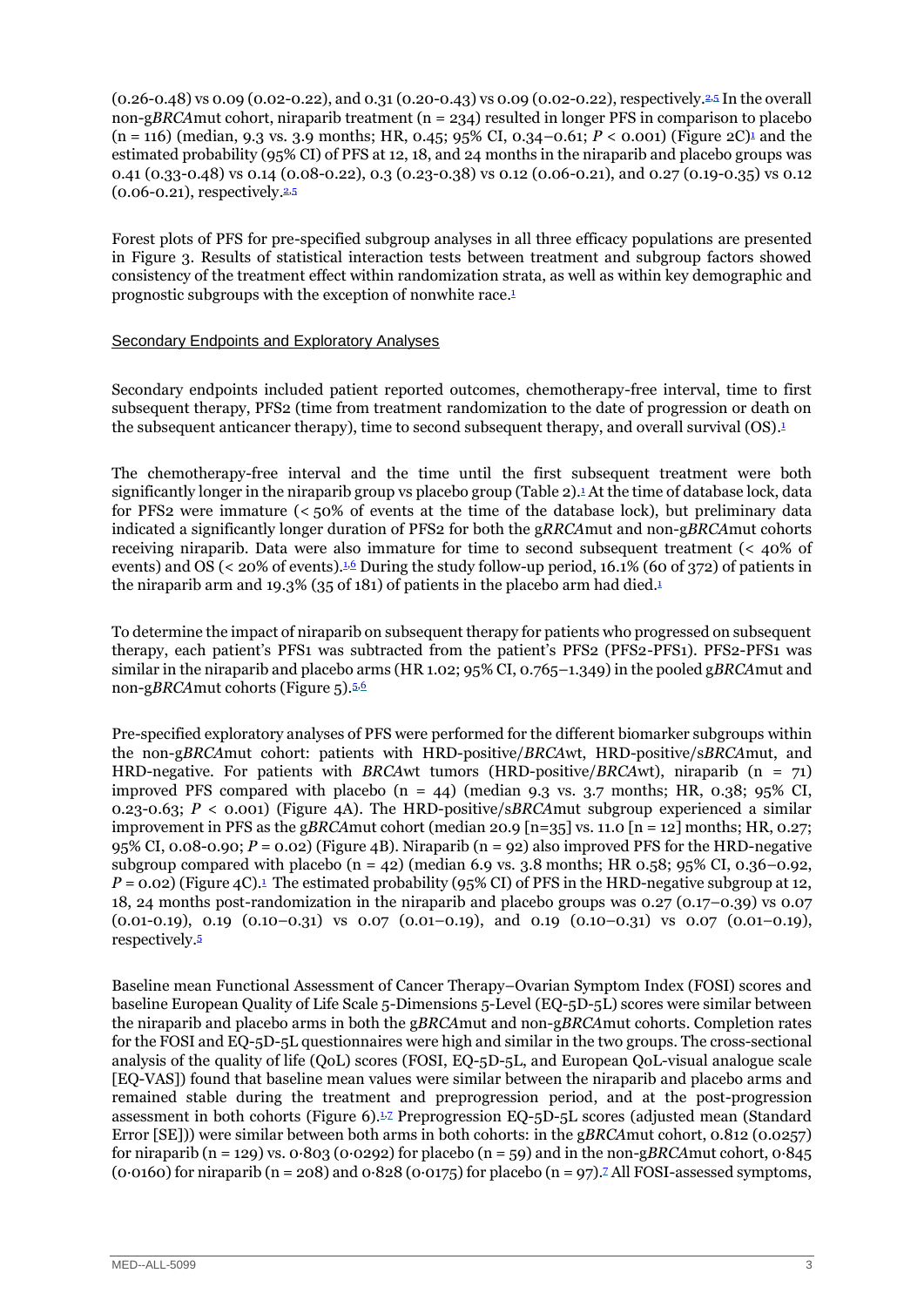with the exception of nausea, remained stable or improved over time with niraparib therapy. Nausea initially increased at cycle 2, but declined at later timepoints, approaching baseline levels.[7](#page-5-4)

### Safety

All of the patients (n = 367) who received niraparib and 95.5% (n = 171) of patients who received placebo experienced at least 1 TEAE. Grade 3/4 TEAEs occurred in 74.1% of patients receiving niraparib vs 22.9% of patients receiving placebo. A summary of TEAEs (Any TEAE, grade  $\geq$  3, leading to dose interruption, reduction, and discontinuation) is presented in Table 3. No on-treatment deaths were reported during the study in either treatment arm.<sup>[1](#page-4-0)</sup> Grade  $3/4$  TEAEs that occurred in  $\geq 5\%$  of patients in the niraparib arm were thrombocytopenia events, anaemia events, neutropenia events, fatigue, and hypertension, and were less frequent after cycle 3 of treatment (Table 4). Niraparib dose reductions and discontinuations for select TEAE of any grade are presented in Table 5[.](#page-4-1)<sup>2</sup>

#### Retrospective Analysis to Assess Potential Predictors for Early Dose Modification

A retrospective exploratory multivariate analysis was conducted on NOVA data, which identified baseline body weight  $\langle 77 \rangle$  kg and baseline platelet counts  $\langle 150.000/\mu$  as the two best predictors of early dose modification. Patients with baseline body weight < 77 kg or baseline platelet counts below the lower limit of normal,  $\langle 150,000/\mu L,$  experienced a higher incidence of grade 3 or 4 thrombocytopenia event. Among patients with body weight < 77 kg or baseline platelet counts  $\leq$  150,000/ $\mu$ L, 35% experienced a grade 3/4 thrombocytopenia event in month 1, compared with 12% of patients with a body weight ≥ 77 kg and baseline platelet count ≥ 150,000/ $\mu$ L.<sup>[4](#page-5-1)</sup>

Patients with baseline body weight  $\langle 77 \text{ kg} \rangle$  or baseline platelet counts  $\langle 150,000 \rangle$   $\mu$ L were more likely to require early dose modification when initiated at 300 mg once daily. At month 4, 17% of patients with body weight < 77 kg or baseline platelet counts < 150,000/µL remained at the 300 mg dose. All patients in the NOVA trial began niraparib at 300 mg; however, as a result of dose interruptions and reductions, the average daily niraparib dose was 207 mg in this patient group through the first 2 months of niraparib treatment. Most of the dose interruptions occurred during this period as patients were undergoing dose optimization.[4](#page-5-1)

A PFS analysis from the NOVA study by dose at month 4 demonstrated that once the patients reach their optimal individualized dose, PFS in patients who were dose reduced to either 200 or 100 mg was consistent with that of patients who remained at the 300 mg starting dose (Figure 7).[4](#page-5-1)

#### Long-Term Safety

Patients who remain on treatment continue to be followed for safety monitoring. A long-term safety analysis of the NOVA study assessed the incidence of TEAEs in patients receiving niraparib for up to 4 years. As of the most recent safety data cut (September 2017), approximately 20% of patients received niraparib for  $\geq 2$  years.<sup>[3](#page-5-0)</sup>

Dose modifications due to TEAEs were common and most occurred during the first 3 months of niraparib therapy (Figure 8). In the niraparib arm, 34% of patients had their dose reduced in month 1, 27% in month 2, and 20% in month 3. Similarly, dose interruptions also decreased over the first 3 months of niraparib therapy (Figure 8). Treatment discontinuations due to TEAEs were < 5% across all months and time intervals reported.<sup>[3](#page-5-0)</sup> TEAEs were managed by early dose modifications.<sup>[3,](#page-5-0)[4](#page-5-1)</sup>

#### *Hematologic TEAEs*

Any-grade thrombocytopenia events consistently decreased over the first 6 months of niraparib therapy: 49% in month 1, 34% in month 2, 8% in month 4 (Figure 9). By month 6, thrombocytopenia occurred at a rate of 2%. Grade ≥ 3 thrombocytopenia rates decreased from 28% to 9% between month 1 and month 2, and occurred in < 1% of patients by month 4, and remained < 1% until treatment discontinuation (Figure 10).[3](#page-5-0)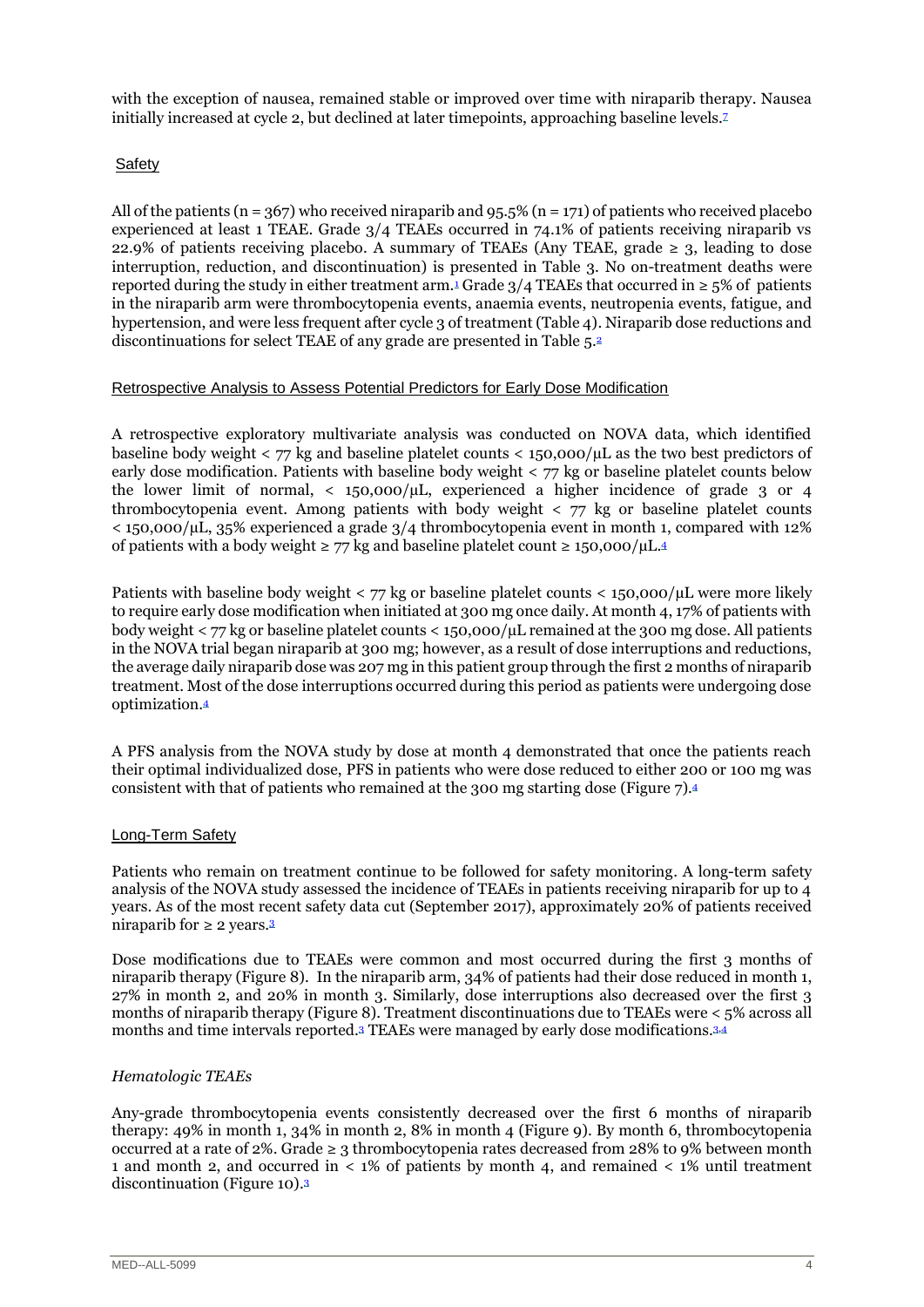Any-grade neutropenia events were 17% in month 1, 19% in month 2, and 8% in month 3 in the niraparib arm (Figure 9). By month 6, neutropenia occurred at a rate of 2%, and remained consistently low until discontinuation. Grade  $\geq 3$  neutropenia events were 9% in month 1, 12% in month 2, and 3% in month 3. By month 6, no patient in the niraparib arm experienced thrombocytopenia.[3](#page-5-0)

Any-grade anemia events were 17% in month 1 and increased to 25% in month 3 in the niraparib arm (Figure 9). Anemia events decreased to 13% in month 5 and 6% in month 6. Grade  $\geq$  3 anemia events occurred in 2% of patients receiving niraparib in month 1, increased to 10% in month 3, returned to 5% by month 5, and remained < 5% thereafter (Figure 10). [3](#page-5-0)

In the placebo arm, hematologic adverse events (any-grade and grade  $\geq$  3) occurred in < 5% of patients for all months and time intervals reported (Figure 9 and Figure 10). [3](#page-5-0)

#### *Symptomatic TEAEs*

Any-grade symptomatic TEAEs were most common early on and decreased over the first 3 months of niraparib therapy (Figure 9). By month 6, monthly any-grade symptomatic TEAEs were < 5% until treatment discontinuation. Grade  $\geq$  3 symptomatic TEAEs were  $\leq$  5% for all months and time intervals reported (Figure 10). In the niraparib arm, the mean (median) duration of fatigue was 533 days (330 days) vs 600 days (767 days) in the placebo arm. Patients who received niraparib for > 1 year continued to report fatigue, hypertension, nausea, vomiting, and diarrhoea[.](#page-5-0) 3

#### *Hepatic TEAEs*

In the niraparib arm, any-grade liver transaminase elevations (defined as ≥ three times the upper limit of normal [ULN]) were reported in 4% (n = 15) of patients in the niraparib arm vs  $3\%$  (n = 6) of patients in the placebo arm. Grade  $\geq 3$  liver transaminase elevations (defined as  $\geq$  five times the ULN), occurred in 6 (2%) and 3 (2%) patients receiving niraparib and placebo, respectively. In the niraparib arm, 2 (1%) patients had concurrent elevated transaminase and bilirubin levels.[3](#page-5-0)

#### *Renal TEAEs*

All-grade renal TEAEs (defined by creatinine levels > 1.5 times the ULN) were reported in 21 (6%) and  $3$  (2%) patients in the niraparib and placebo arms, respectively. Grade  $\geq$  3 renal TEAEs (defined by creatinine levels > three times the ULN) occurred in 2 (1%) patients and 2 (1%) patients in the niraparib and placebo arms, respectively.[3](#page-5-0)

#### *Acute myeloid leukemia (AML) and myelodysplastic syndrome (MDS) TEAEs*

AML was reported in 2 patients (0.5 per 100 patient-years) in the niraparib arm and 1 patient (0.8 per 100 patient-years) in the placebo arm. MDS was reported in 6 patients (1.6 per 100 patient-years) receiving niraparib and 1 patient (0.8 per 100 patient-years) receiving placebo. Of these 10 instances of AML and MDS, one patient in the niraparib arm first developed MDS, and subsequently AML one year later. The onset of MDS occurred after treatment discontinuation in all cases: within 1 week to 15 months after treatment discontinuation for patients receiving niraparib and 8 months after treatment discontinuation for the patient receiving placebo. Three (2 niraparib and 1 placebo) of these 9 patients discontinued treatment due to progressive disease. MDS/AML occurred within 2 months of last exposure to study drug in five (4 niraparib and 1 placebo) of the 6 patients who discontinued treatment due to TEAEs. [3](#page-5-0)

## **REFERENCES**

- <span id="page-4-0"></span>1. Mirza MR, Monk BJ, Herrstedt J, et al. Niraparib Maintenance Therapy in Platinum-Sensitive, Recurrent Ovarian Cancer. *N Engl J Med.* 2016;375(22):2154-2164. doi[:http://dx.doi.org/10.1056/NEJMoa1611310.](http://dx.doi.org/10.1056/NEJMoa1611310)
- <span id="page-4-1"></span>2. Mirza MR, Monk BJ, Oza AM, et al. ENGOT-OV16/NOVA Trial Niraparib Maintenance Therapy in Patients with Recurrent Ovarian Cancer. Presented at European Society for Medical Oncology (ESMO), October 7-10, 2016, Copenhagen, Denmark. Presentation 941TiP.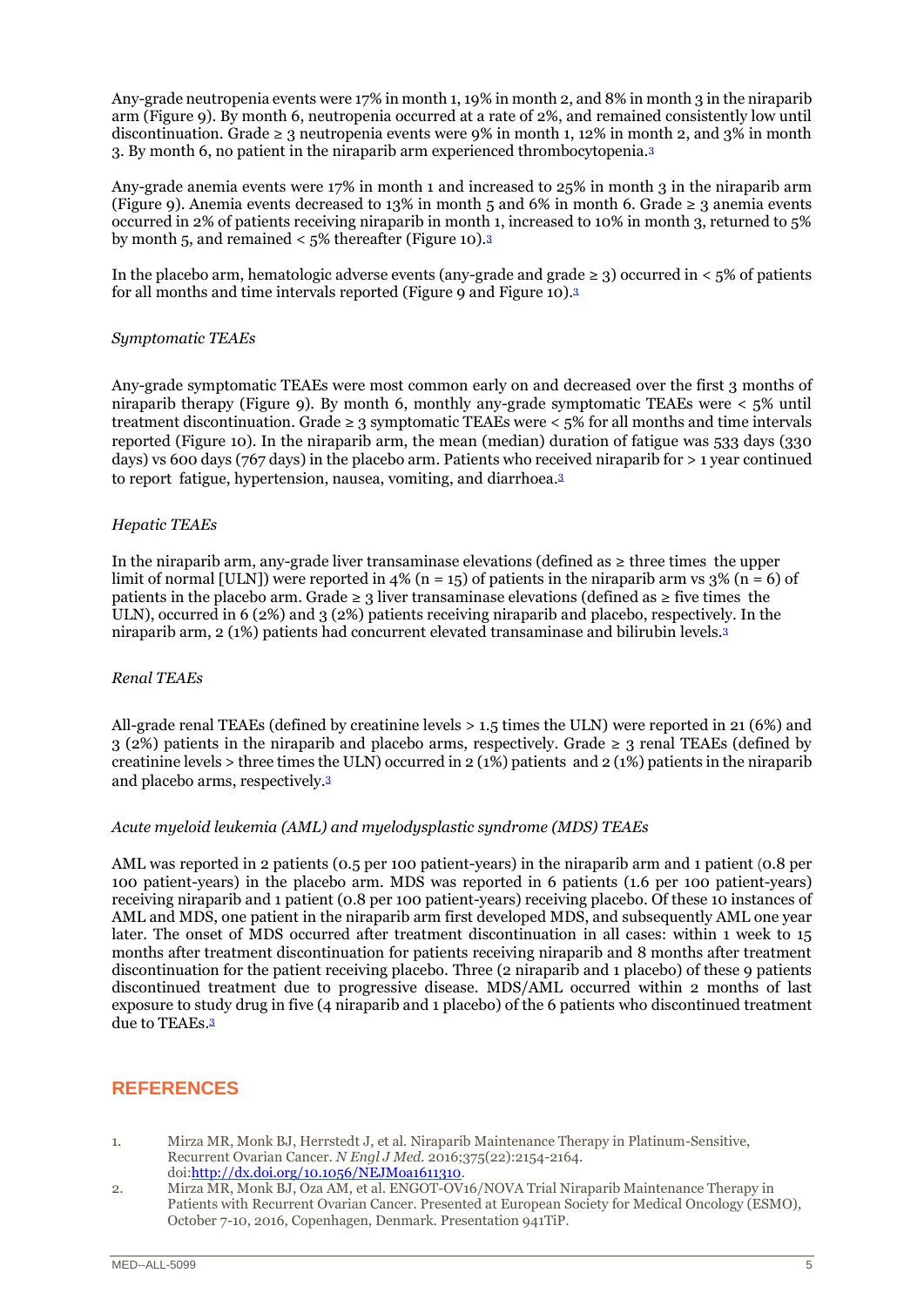- <span id="page-5-0"></span>3. Mirza MR, Benigno B, Dorum A, et al. Long-term safety in patients with recurrent ovarian cancer treated with niraparib versus placebo: Results from the phase III ENGOT-OV16/NOVA trial. *Gynecol Oncol.* 2020. doi[:http://dx.doi.org/10.1016/j.ygyno.2020.09.006.](http://dx.doi.org/10.1016/j.ygyno.2020.09.006)
- <span id="page-5-1"></span>4. Berek JS, Matulonis UA, Peen U, et al. Safety and dose modification for patients receiving niraparib. *Ann Oncol.* 2018;29(8):1784-1792. doi[:http://dx.doi.org/10.1093/annonc/mdy181.](http://dx.doi.org/10.1093/annonc/mdy181)
- <span id="page-5-2"></span>5. Matulonis UA, Herrstedt J, Tinker AV, et al. Long-term benefit of niraparib treatment of recurrent ovarian cancer. Poster presented at the American Society of Clinical Oncology (ASCO) Annual Meeting. Jun 2-6, 2017. Chicago, IL.
- <span id="page-5-3"></span>6. Mahner S, Mirza MR, Moore K., et al. ENGOT-OV16/NOVA: Results for secondary efficacy endpoints of niraparib treatment in ovarian cancer. Presented at SGO Annual Meeting; March 12-15, 2017; National Harbor, MD.
- <span id="page-5-4"></span>7. Oza AM, Matulonis UA, Malander S, et al. Quality of life in patients with recurrent ovarian cancer treated with niraparib versus placebo (ENGOT-OV16/NOVA): results from a double-blind, phase 3, randomised controlled trial. *The Lancet Oncology.* 2018;19(8):1117-1125. doi[:http://dx.doi.org/10.1016/s1470-2045\(18\)30333-4.](http://dx.doi.org/10.1016/s1470-2045(18)30333-4)

## **APPENDIX**

### **Figure 1A. NOVA Trial Design Schema[1](#page-4-0)**

Recurrent ovarian cancer, fallopian tube cancer, or primary peritoneal cancer following complete or partial<br>response to platinum-based chemotherapy<sup>a</sup>



<sup>a</sup>Patients who had a complete or partial response to penultimate platinum-based chemotherapy lasting ≥ 6 months; <sup>b</sup>ln the non-g*BRCA*mut cohort, tumors were retrospectively defined as HRD by the myChoice HRD test (Myriad Genetics); <sup>c</sup>Randomization occurred no later than 8 weeks after completing the last dose of platinum-based chemotherapy; <sup>d</sup>Patients continued study treatment until disease progression, unacceptable toxicity, death, withdrawal of consent, or loss to follow-up, whichever came first.

 $CR =$  complete response; HRD=homologous recombination deficiency;  $PR =$  partial response;  $QD =$  once daily.

## **Figure 1B. NOVA Trial Design Endpoints[1](#page-4-0)**



aEfficacy endpoints were analyzed for the ITT population (all randomized patients); <sup>b</sup>The primary endpoint of PFS was defined as the time from treatment randomization to the earliest date of assessment of progression or death; <sup>c</sup>Defined as somatic *BRCA*mut and HRD positive/*BRCAwt*; <sup>d</sup>Safety was analyzed for the safety population (all patients who ingested any amount of study drug); eThe time from treatment randomization to assessment of progression on the next anticancer therapy following study treatment or death by any cause (this encompasses time to second subsequent treatment if date for the second progression is not known); <sup>f</sup>HRD-positive plus somatic *BRCA* mutation, HRD-positive plus wild-type *BRCA*, and HRD-negative.

HRD=homologous recombination deficiency; ITT=intention-to-treat; mut=mutation; PFS = Progression-free survival; TFST = time to first subsequent treatment;  $wt = wild$  type.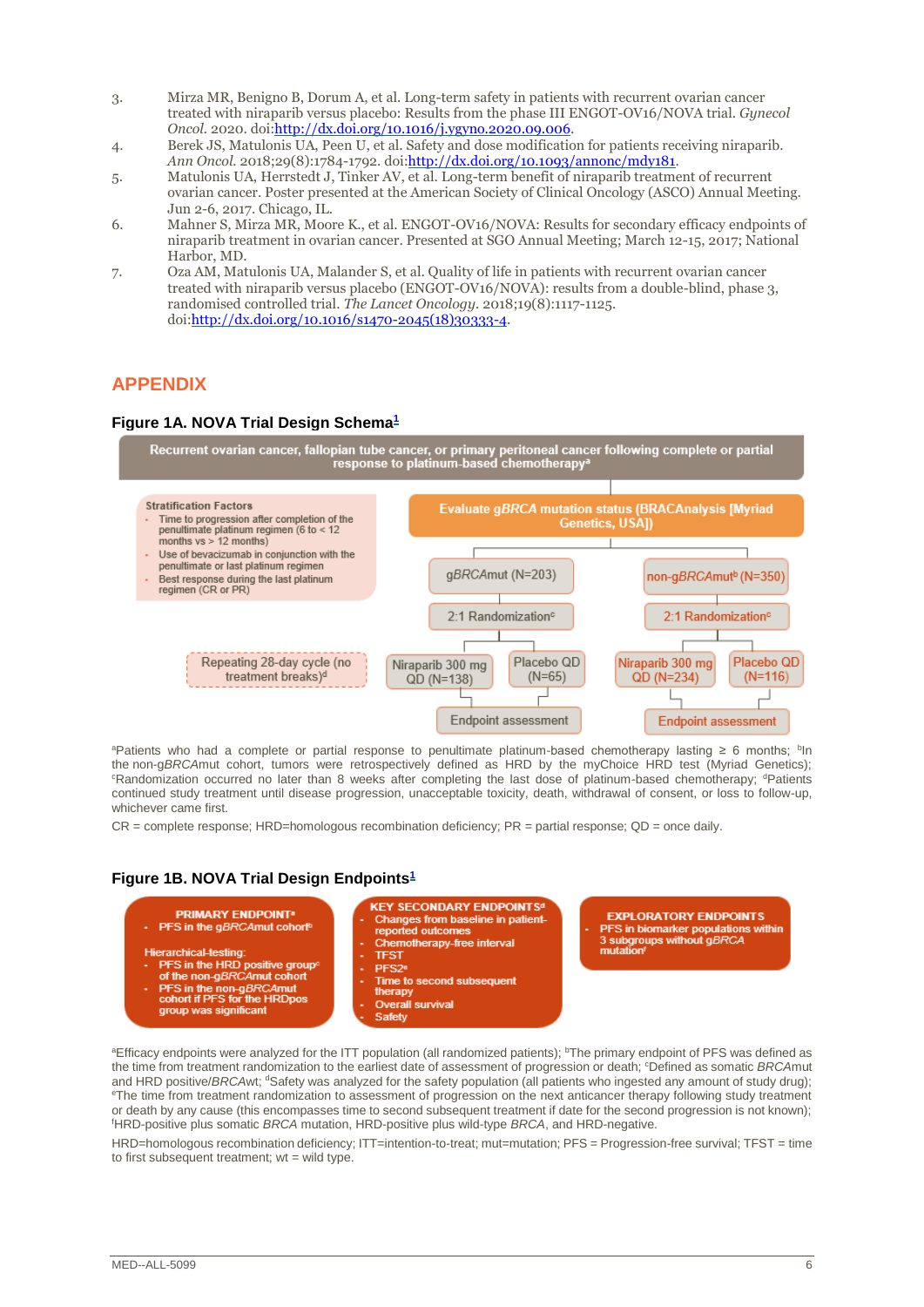| <b>Characteristic</b>                                            | gBRCAmut    |                | non-gBRCAmut             |                |
|------------------------------------------------------------------|-------------|----------------|--------------------------|----------------|
|                                                                  | Niraparib   | <b>Placebo</b> | Niraparib                | <b>Placebo</b> |
|                                                                  | $(n = 138)$ | $(n = 65)$     | $(n = 234)$              | $(n = 116)$    |
| Age, median (range) - years                                      | 57 (36-83)  | 58 (38-73)     | 63 (33-84)               | 61 (34-82)     |
| Race - n (%)                                                     |             |                |                          |                |
| White                                                            | 123 (89.1)  | 55 (84.6)      | 201 (85.9)               | 101 (87.1)     |
| Black/Asian/Other/Unknown                                        | 15 (10.9)   | 10(15.4)       | 33(14.1)                 | 15 (12.9)      |
| Ethnicity — $n$ (%)                                              |             |                |                          |                |
| Non-Hispanic                                                     | 121 (87.7)  | 57 (87.7)      | 202 (86.3)               | 99 (85.3)      |
| Hispanic/Other/Unknown                                           | 17(12.3)    | 8(12.3)        | 32 (13.7)                | 17(14.7)       |
| Region                                                           |             |                |                          |                |
| <b>United States/Canada</b>                                      | 53 (38.4)   | 28 (43.1)      | 96 (41.0)                | 44 (37.9)      |
| Europe, Israel                                                   | 85 (61.6)   | 37 (56.9)      | 138 (59.0)               | 72 (62.1)      |
| Eastern Cooperative Oncology Group performance status - n (%)    |             |                |                          |                |
| 0                                                                | 91 (65.9)   | 48 (73.8)      | 160 (68.4)               | 78 (67.2)      |
| $\mathbf{1}$                                                     | 47 (34.1)   | 17(26.2)       | $\overline{74}$ (31.6)   | 38 (32.8)      |
| Primary tumor site <sup>a</sup> - n (%)                          |             |                |                          |                |
| Ovarian                                                          | 122 (88.4)  | 53 (81.5)      | 192 (82.1)               | 96 (82.8)      |
| Primary peritoneal                                               | 7(5.1)      | 6(9.2)         | 24 (10.3)                | 8(6.9)         |
| Fallopian tube                                                   | 9(6.5)      | 6(9.2)         | 18(7.7)                  | 11(9.5)        |
| Cancer stage <sup>b</sup> - n (%)                                |             |                |                          |                |
| $I-II$                                                           | 23 (16.7)   | 10 (15.4)      | 23 (9.8)                 | 5(4.3)         |
| $III-IIIB$                                                       | 14 (10.1)   | 10(15.4)       | 24 (10.3)                | 20 (17.2)      |
| <b>IIIC</b>                                                      | 81 (58.7)   | 36 (55.4)      | 149 (63.7)               | 66 (56.9)      |
| IV                                                               | 20 (14.5)   | 9(13.8)        | 38 (16.2)                | 24 (20.7)      |
| Time to progression after penultimate platinum therapy $-$ n (%) |             |                |                          |                |
| $6$ to $<$ 12 months                                             | 54 (39.1)   | 26 (40.0)      | 90 (38.5)                | 44 (37.9)      |
| $\geq$ 12 months                                                 | 84 (60.9)   | 39 (60.0)      | 144 (61.5)               | 72 (62.1)      |
| Best response to most recent platinum therapy $-$ n (%)          |             |                |                          |                |
| Complete response                                                | 71(51.4)    | 33 (50.8)      | 117 (50.0)               | 60 (51.7)      |
| Partial response                                                 | 67 (48.6)   | 32 (49.2)      | 117 (50.0)               | 56 (48.3)      |
| Prior bevacizumab use - n (%)                                    |             |                |                          |                |
| Yes                                                              | 33(23.9)    | 17 (26.2)      | 62 (26.5)                | 30(25.9)       |
| No.                                                              | 105 (76.1)  | 48 (73.8)      | 172 (73.5)               | 86 (74.1)      |
| gBRCA mutations - $n$ (%)                                        |             |                |                          |                |
| <b>BRCA1</b> mutation                                            | 85 (61.6)   | 43 (66.2)      |                          |                |
| <b>BRCA2</b> mutation                                            | 51 (37.0)   | 18 (27.7)      |                          |                |
| BRCA1 and/or BRCA2 rearrangement                                 | 9(6.5)      | 4(6.2)         |                          |                |
| Prior lines of chemotherapy <sup>c</sup> — n (%)                 |             |                |                          |                |
| 1                                                                | 1(0.7)      | $\mathbf 0$    | $\mathbf 0$              | $\mathbf 0$    |
| $\overline{2}$                                                   | 70 (50.7)   | 30 (46.2)      | 155(66.2)                | 77(66.4)       |
| $\geq 3$                                                         | 67 (48.6)   | 35(53.8)       | 79 (33.8)                | 38 (32.8)      |
| Prior platinum therapies - n (%)                                 |             |                |                          |                |
| < 2                                                              | 1(0.7)      | $\mathbf 0$    | $\mathbf 0$              | $\mathbf 0$    |
| $\overline{2}$                                                   | 79 (57.2)   | 37 (56.9)      | $\overline{17}$ 4 (74.4) | 87 (75.0)      |
| > 2                                                              | 58 (42.0)   | 28 (43.1)      | 60 (25.6)                | 28 (24.1)      |
| Unknown                                                          | 0           | $\mathbf 0$    | 0                        | 1(0.9)         |

## **Table 1. Patient Demographic and Baseline Characteristic[s](#page-4-0)<sup>1</sup>**

<sup>a</sup>Data with respect to primary tumor site were not available for one patient in the placebo arm in the non-g*BRCA*mut cohort; <sup>b</sup>Staging was performed with the use of the International Federation of Gynecology and Obstetrics system. Data with respect to staging were not available for one patient in the placebo arm in the non-g*BRCA*mut cohort. One patient in the niraparib arm in the non-gBRCAmut cohort was stage 0 at time of diagnosis; <sup>c</sup>Data with respect to prior lines of chemotherapy were not available for one patient in the placebo arm in the non-g*BRCA*mut cohort.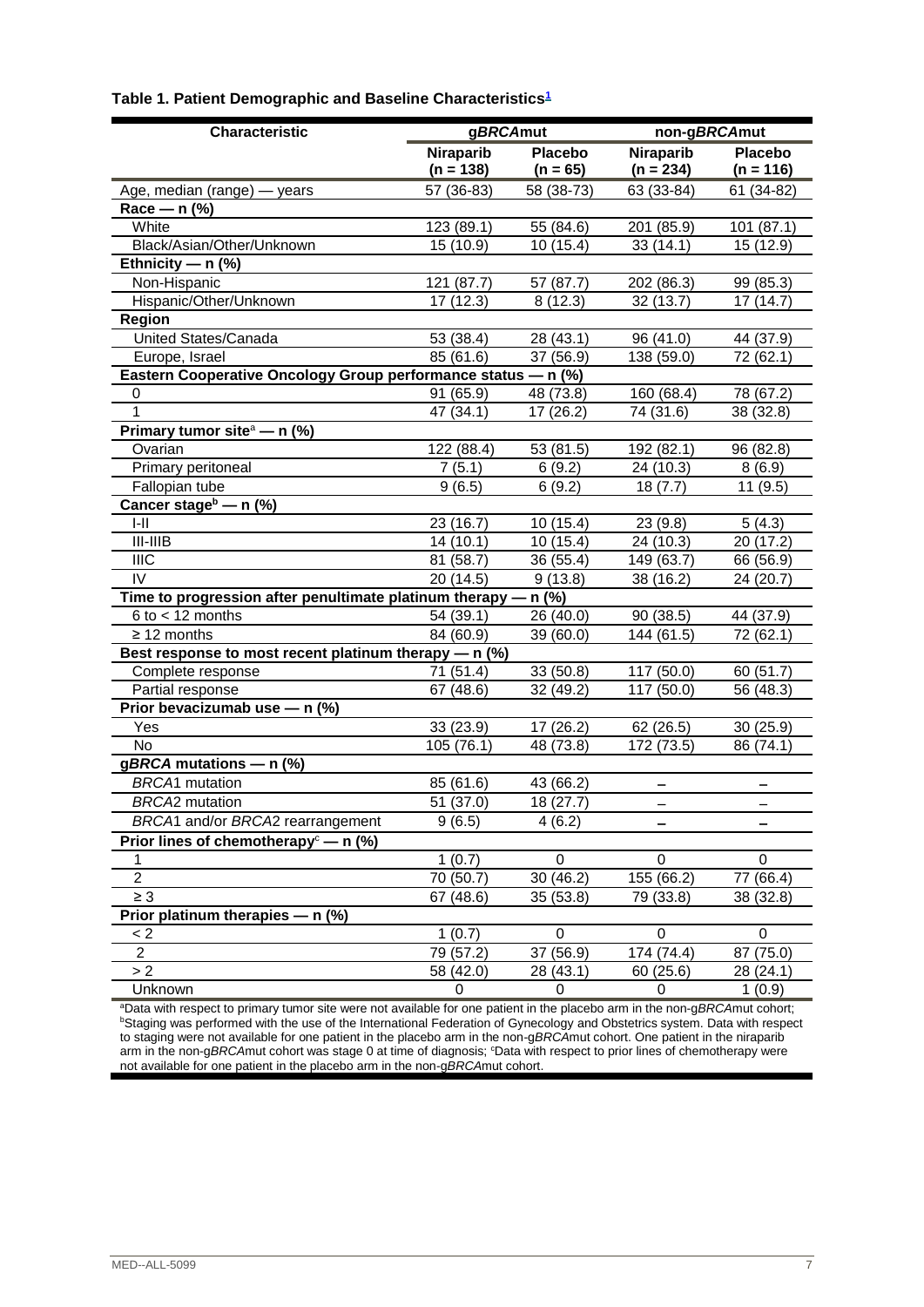

**Figure 2. Kaplan-Meier Estimates of Progression-free Survival in the (A) g***BRCA***mut Cohort, (B) Non-g***BRCA***mut HRD-positive Group, and (C) Overall Non-g***BRCA***mut Cohort[1](#page-4-0)**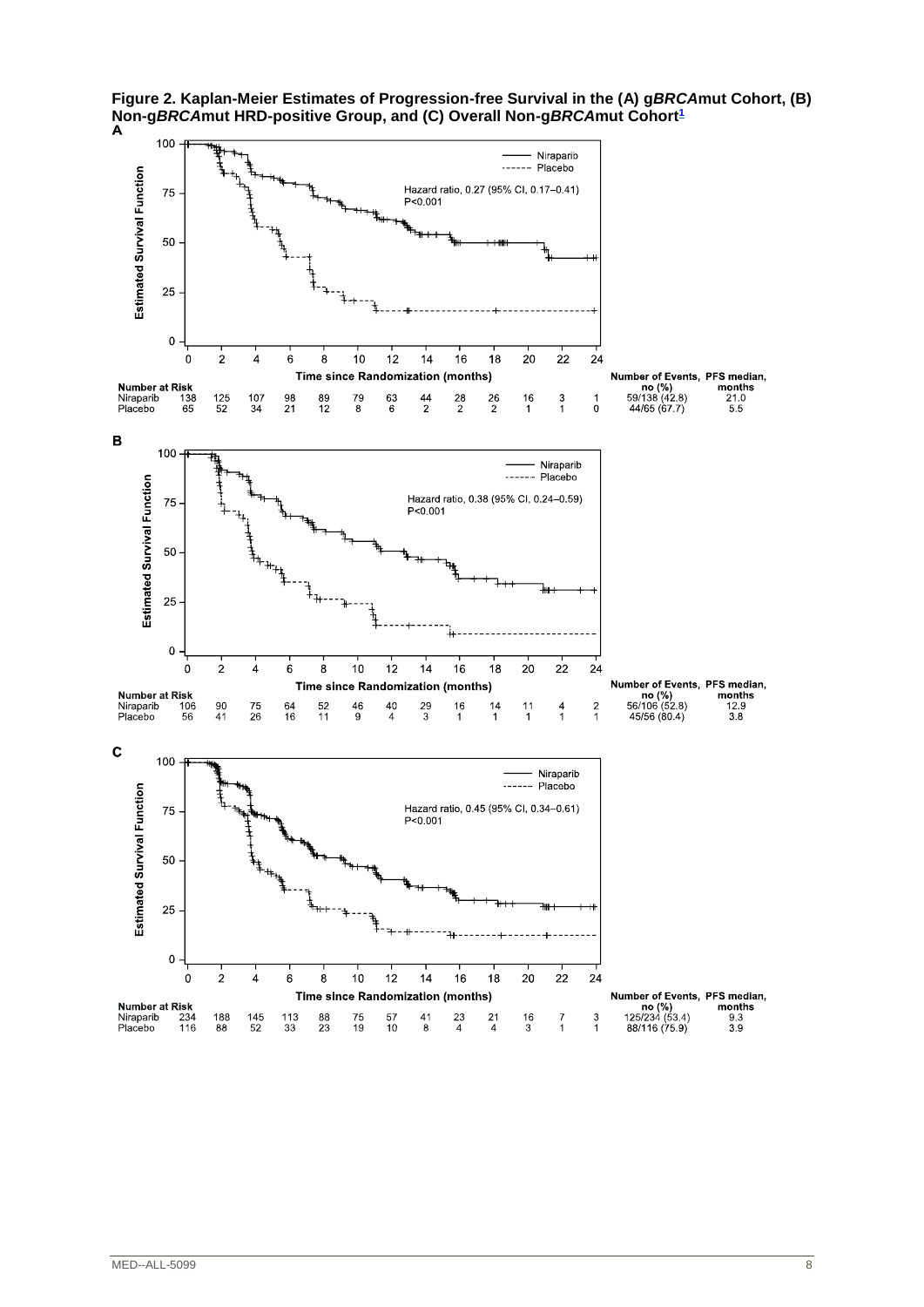#### **Figure 3. Subgroup Analyses of Progression-free Survival in the Three Primary Efficacy Populations[1](#page-4-0)**

| Subgroup                                            | <b>Germline BRCA Mutation</b>     | <b>No Germline BRCA Mutation</b><br>with HRD Positivity | <b>No Germline BRCA Mutation</b>                                |
|-----------------------------------------------------|-----------------------------------|---------------------------------------------------------|-----------------------------------------------------------------|
|                                                     |                                   | $\rightarrow$                                           |                                                                 |
| All patients                                        | $-0.4 - 0.0$                      |                                                         | $\rightarrow$                                                   |
| Age                                                 |                                   |                                                         |                                                                 |
| 18 to $<$ 65 yr                                     | $\rightarrow$                     | ÷                                                       | $\longrightarrow$                                               |
| $≥65$ yr                                            |                                   | -6                                                      | $\rightarrow$                                                   |
| Race                                                |                                   |                                                         |                                                                 |
| White                                               | $0 + 0$                           | $\circ\bullet\bullet\circ$                              | $\stackrel{\circ}{\bullet}$                                     |
| Nonwhite or unknown                                 |                                   |                                                         |                                                                 |
| Region                                              |                                   |                                                         |                                                                 |
| United States or Canada                             | ۰<br>$\overline{\phantom{a}}$     | $\rightarrow$<br>۰                                      | $\bullet\bullet\bullet\bullet$                                  |
| <b>Europe and Israel</b>                            | $\leftrightarrow$                 | $\longleftrightarrow$                                   | $\longrightarrow$                                               |
| Time to progression before study<br>enrollment      |                                   |                                                         |                                                                 |
| $6$ to $<$ 12 mo                                    | $\rightarrow$<br>-0               | ÷,                                                      | ⊸<br>$- -$                                                      |
| $>12$ mo                                            | $0 + 0$                           | $\circ\bullet\bullet\bullet$                            | مصمه                                                            |
| Bevacizumab use                                     |                                   |                                                         |                                                                 |
| <b>Yes</b>                                          | ò.<br>— 0                         | ە                                                       |                                                                 |
| No                                                  | $\leftarrow$                      | $\leftrightarrow$                                       | $\longrightarrow$                                               |
| Best overall response to platinum<br>therapy        |                                   |                                                         |                                                                 |
| Complete response                                   | $\circ$ + $\circ$                 | $\rightarrow$<br>÷                                      |                                                                 |
| Partial response                                    | $\leftarrow$                      | $\rightarrow$                                           | $\circ\hspace{0.1cm}\bullet\hspace{0.1cm}\bullet\hspace{0.1cm}$ |
| Platinum in last and penultimate<br>therapies       |                                   |                                                         |                                                                 |
| <b>Yes</b>                                          | $+ -$                             | $\circ\bullet\bullet\circ$                              | $\leftrightarrow$                                               |
| No                                                  |                                   |                                                         |                                                                 |
| Total no. of previous platinum<br>regimens          |                                   |                                                         |                                                                 |
| 2                                                   | $\circ\bullet\bullet\circ$        | $0 - 1$<br>ە                                            |                                                                 |
| >2                                                  | $\rightarrow$                     |                                                         |                                                                 |
| Cumulative no. of previous<br>chemotherapy regimens |                                   |                                                         |                                                                 |
| $\overline{2}$                                      | $\longleftrightarrow$             | $\circ\bullet\bullet\bullet$                            |                                                                 |
| >2                                                  | $\leftarrow$                      |                                                         |                                                                 |
|                                                     | ℸ<br>0.01<br>5.00<br>0.10<br>1.00 | г<br>0.01<br>0.10<br>1.00<br>5.00                       | 0.01<br>5.00<br>0.10<br>1.00                                    |
|                                                     | Hazard Ratio (95% CI)             | Hazard Ratio (95% CI)                                   | Hazard Ratio (95% CI)                                           |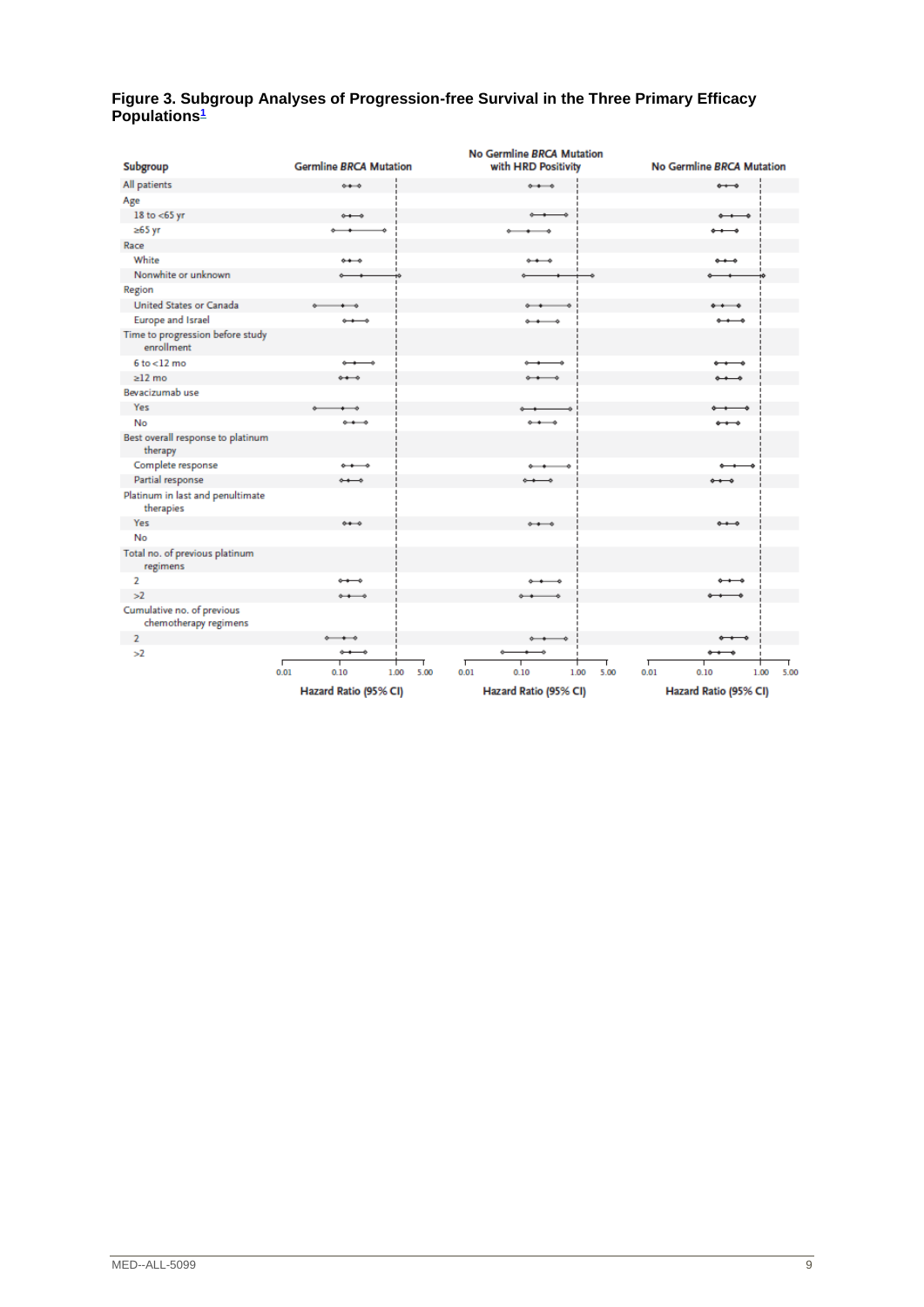|                                                   | Table 2. Mature Secondary Endpoints: Chemotherapy-free Interval, Time to First Subsequent |  |
|---------------------------------------------------|-------------------------------------------------------------------------------------------|--|
| Therapy, Progression Free Survival 2 <del>1</del> |                                                                                           |  |

|                                               | gBRCAmut                        |                            |                          | non-gBRCAmut                |
|-----------------------------------------------|---------------------------------|----------------------------|--------------------------|-----------------------------|
| <b>End point</b>                              | <b>Niraparib</b><br>$(n = 138)$ | <b>Placebo</b><br>(n = 65) | Niraparib<br>$(n = 234)$ | <b>Placebo</b><br>(n = 116) |
| Chemotherapy-free interval <sup>a</sup>       |                                 |                            |                          |                             |
| Median, mo (95% CI)                           | 22.8<br>(17.9–NR)               | 9.4<br>(7.9–10.6)          | 12.7<br>(11.0–14.7)      | 8.6<br>(6.9–10.0)           |
| P value                                       | < 0.001                         |                            |                          | < 0.001                     |
| Hazard ratio (95% CI)                         | $0.26(0.17 - 0.41)$             |                            | $0.50(0.37 - 0.67)$      |                             |
| Time to first subsequent therapy <sup>b</sup> |                                 |                            |                          |                             |
| Median, mo (95% CI)                           | 21<br>$(17.5 - NR)$             | 8.4<br>(6.6–10.6)          | 11.8<br>$(9.9 - 13.1)$   | 7.2<br>$(5.7 - 8.5)$        |
| P value                                       | < 0.001                         |                            |                          | < 0.001                     |
| Hazard ratio (95% CI)                         | $0.31(0.21 - 0.48)$             |                            |                          | $0.55(0.41 - 0.72)$         |
| Progression-free survival 2 <sup>c,d</sup>    |                                 |                            |                          |                             |
| Median, mo (95% CI)                           | 25.8<br>(20.3–NR)               | 19.5<br>(13.3–NR)          | 18.6<br>$(16.2 - 21.7)$  | 15.6<br>(13.2–20.9)         |
| P value                                       | 0.006                           |                            |                          | 0.03                        |
| Hazard ratio (95% CI)                         | $0.48(0.28 - 0.82)$             |                            |                          | $0.69(0.49 - 0.96)$         |

aChemotherapy-free interval=the time from the last platinum dose until initiation of the next anticancer therapy; <sup>b</sup>Time to first subsequent therapy=the time from treatment randomization in the current study to the start date of the first subsequent anticancer therapies; <sup>c</sup>Progression-free survival 2=the time from treatment randomization to assessment of progression on the next anticancer therapy following study treatment or death by any cause. This encompasses time to second subsequent treatment if date for the second progression is not known; <sup>d</sup>Progression-free survival 2 was not mature at the time of database lock (June 20, 2016).

CI = confidence interval; g*BRCA*mut = germline *BRCA* mutation; HR = hazard ratio; NR = not reached.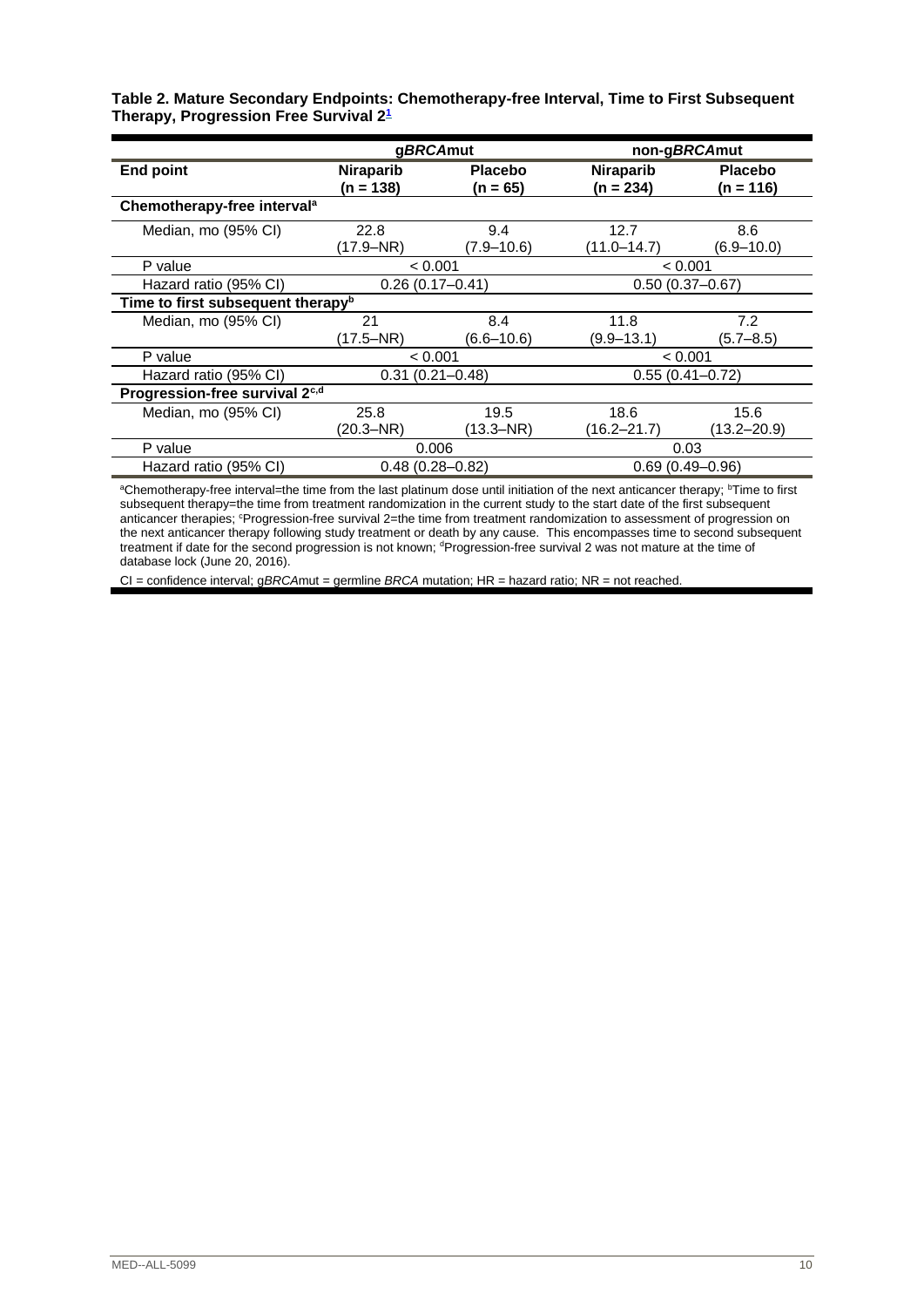**Figure 4. Kaplan-Meier Estimates of Progression-free Survival within the: (A) HRD-positive/***BRCA***wt Sub-group (B) HRD-positive/s***BRCA***mut Sub-group, and (C) non-g***BRCA***mut HRD-negative Group[1](#page-4-0)**

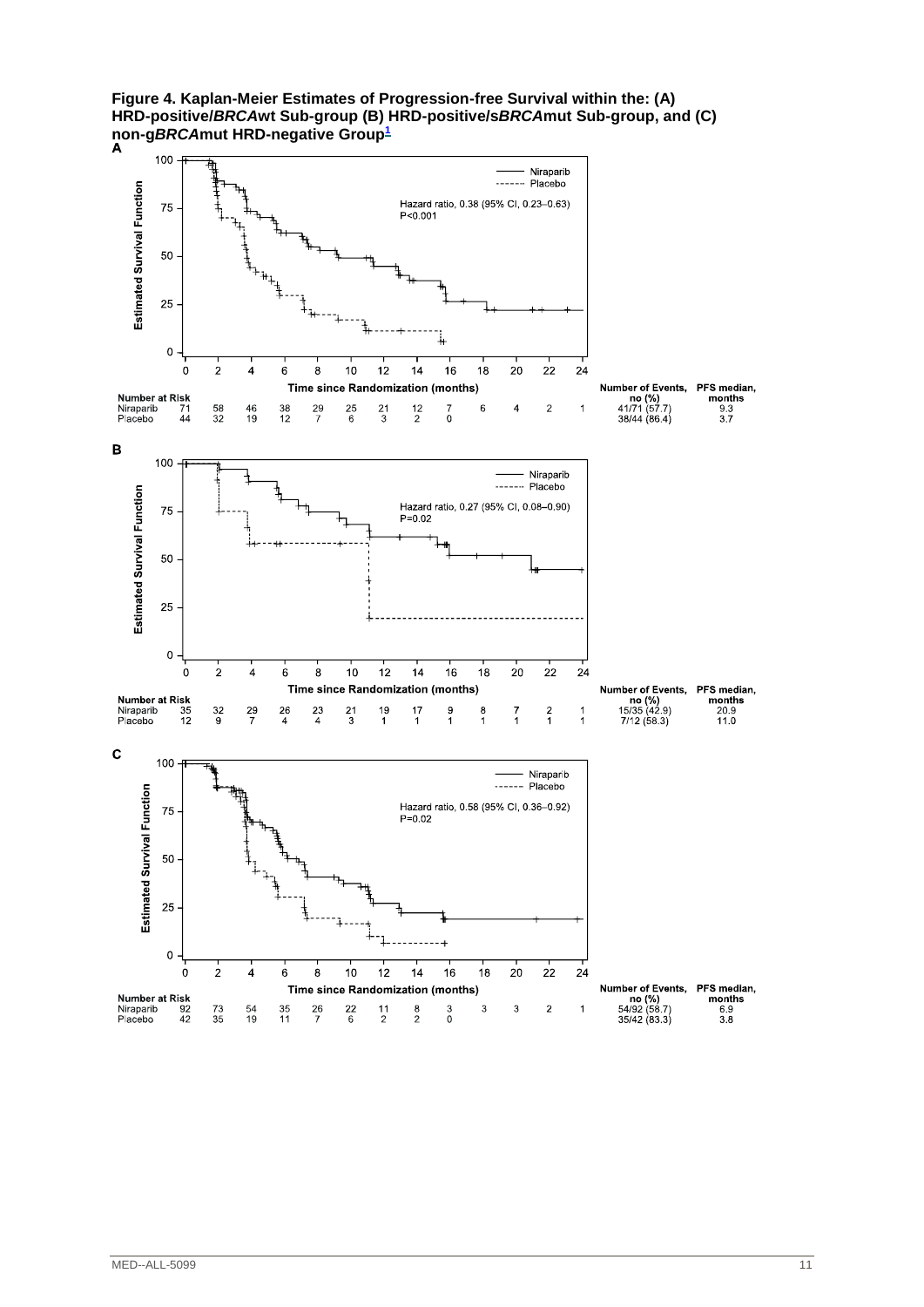

**Figure 5. Time to Progression with Subsequent Therapy (PFS2-PFS1) In the Pooled g***BRCA***mut and non-g***BRCA***mut Cohorts[5](#page-5-2)**

Chemo = chemotherapy; CI = confidence interval; gBRCAmut = germline breast cancer susceptibility gene mutation;  $HR =$  hazard ratio;  $PFS =$  progression-free survival.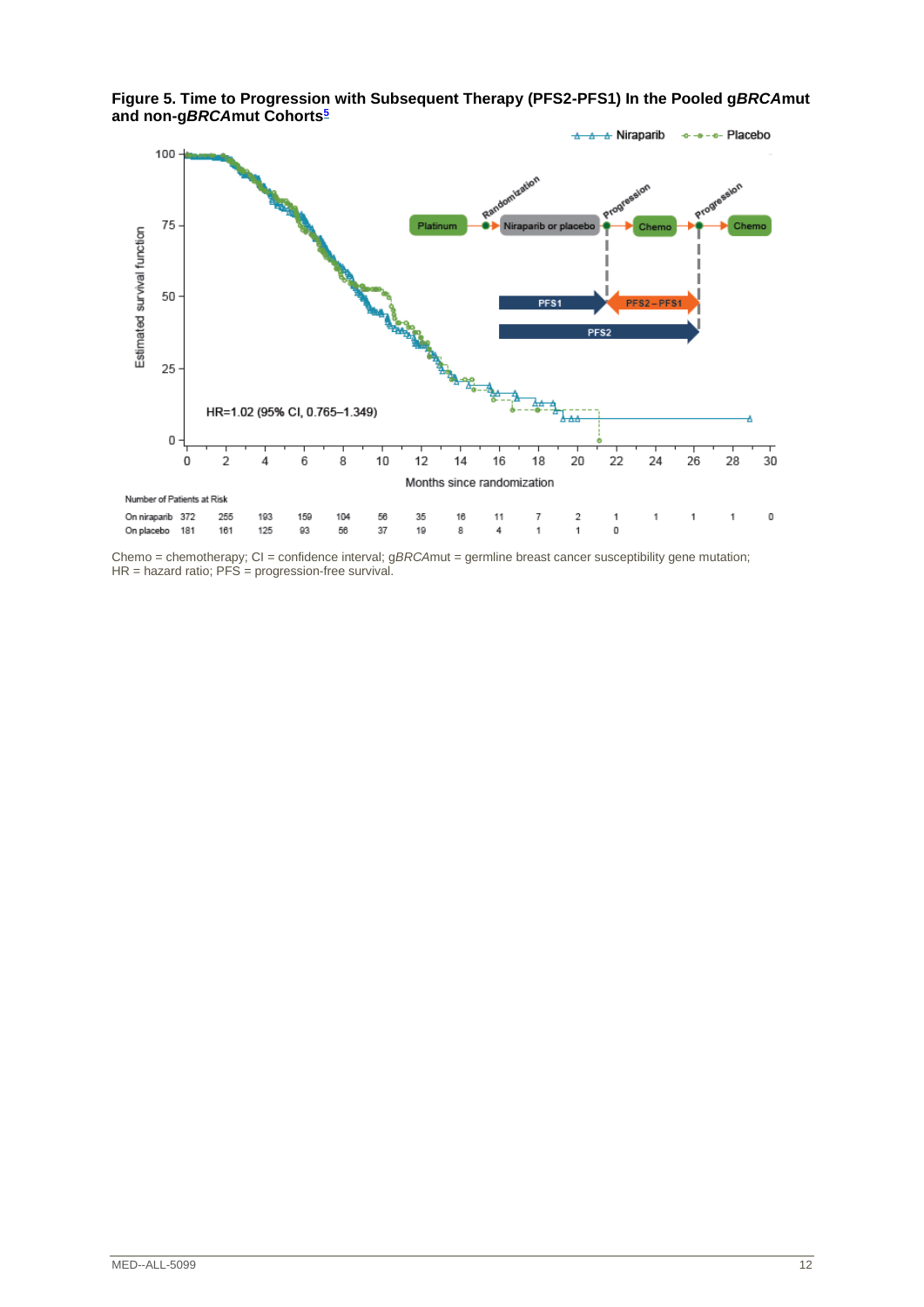**Figure 6. Patient-reported Outcomes (FOSI and EQ-5D-5L) in the g***BRCA***mut Cohort (A and C) and the Non-g***BRCA***mut Cohort (B and D)[1](#page-4-0)**





C = cycle; EQ-5D-5L = European Quality of Life Scale, 5-Dimensions; FOSI = Functional Assessment of Cancer Therapy-Ovarian Symptom Index. Post-Prog = post-progression; SE = standard error.

#### **Table 3. Summary of TEAEs[1](#page-4-0)**

| <b>Adverse Event</b>                                                                        | Niraparib        | <b>Placebo</b>   |
|---------------------------------------------------------------------------------------------|------------------|------------------|
|                                                                                             | (n = 367), n (%) | (n = 179), n (%) |
| Any TEAE                                                                                    | 367 (100)        | 171 (95.5)       |
| Any Related TEAE                                                                            | 358 (97.5)       | 127 (70.9)       |
| Any CTCAE Grade ≥ 3 TEAE                                                                    | 272 (74.1)       | 41 (22.9)        |
| Any related CTCAE Grade ≥ 3 TEAE                                                            | 237 (64.6)       | 8(4.5)           |
| Any Serious TEAE                                                                            | 110 (30)         | 27 (15.1)        |
| Any Related Serious TEAE                                                                    | 62 (16.9)        | 2(1.1)           |
| Any TEAE Leading to Treatment Interruption                                                  | 253 (68.9)       | 9(5)             |
| Any TEAE Leading to Dose Reduction                                                          | 244 (66.5)       | 26 (14.5)        |
| Any TEAE Leading to Treatment Discontinuation                                               | 54 (14.7)        | 4(2.2)           |
| CTCAE=Common Terminology Criteria for Adverse Events, TEAE=treatment-emergent adverse event |                  |                  |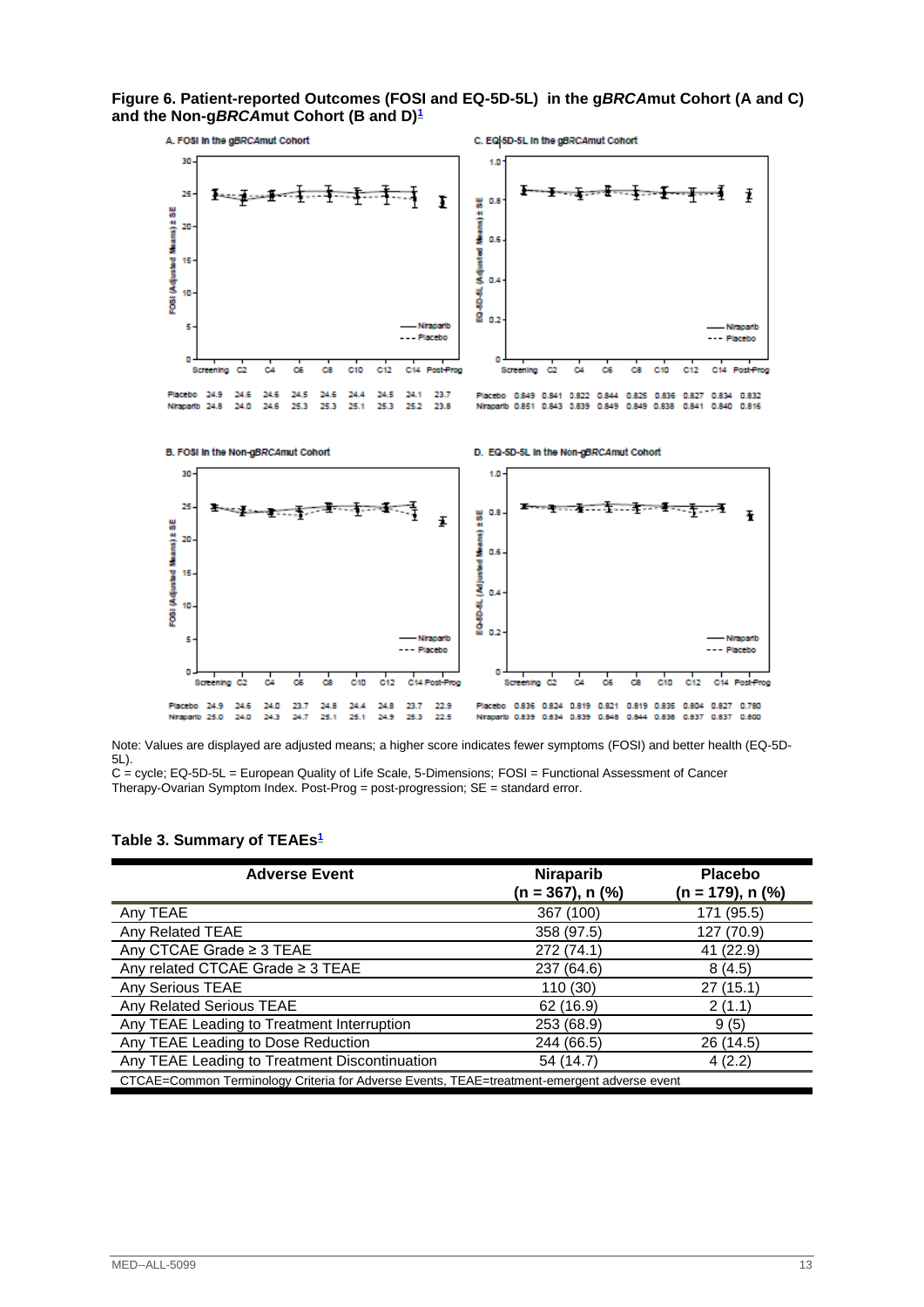#### **Table 4. Grade 3/4 TEAEs Occurring in ≥ 5% of Patients and Grade 3/4 TEAEs Occurring After Cycle 3 in the Niraparib Group[2](#page-4-1)**

| <b>Adverse Event</b>                    | <b>Niraparib</b><br>$(n = 367)$ , n $(\%)$ | <b>Placebo</b><br>$(n = 179)$ , n $(\%)$ | Niraparib:<br><b>Events that Occurred After</b><br>Cycle 3 ( $n = 296$ ), n (%) |
|-----------------------------------------|--------------------------------------------|------------------------------------------|---------------------------------------------------------------------------------|
| Thrombocytopenia<br>events <sup>a</sup> | 124 (33.8)                                 | 1(0.6)                                   | 7(2.4)                                                                          |
| Anemia events <sup>b</sup>              | 93(25.3)                                   |                                          | 50(16.8)                                                                        |
| Neutropenia events <sup>c</sup>         | 72 (19.6)                                  | 3(1.7)                                   | 8(2.7)                                                                          |
| Fatigue <sup>d</sup>                    | 30(8.2)                                    | 1(0.6)                                   | 9(3)                                                                            |
| Hypertension                            | 30(8.2)                                    | 4(2.2)                                   |                                                                                 |

<sup>a</sup>Thrombocytopenia include reports of thrombocytopenia and decreased platelet count. No grade 3 or 4 bleeding events were associated with thrombocytopenia; bAnemia includes reports of anemia and decreased hemoglobin counts <sup>c</sup>Neutropenia include reports of neutropenia, decreased neutrophil count, and febrile neutropenia; <sup>d</sup>Fatigue include reports of fatigue, asthenia, malaise, and lethargy.

#### **Table 5**. **Niraparib Dose Reductions and Discontinuations for Select TEAE of Any Grade[2](#page-4-1)**

| Adverse Event - n (%)                                                                                                   | Dose Reductions ( $n = 367$ ) | Dose Discontinuations (n = 367) |  |
|-------------------------------------------------------------------------------------------------------------------------|-------------------------------|---------------------------------|--|
| Thrombocytopenia events <sup>a</sup>                                                                                    | 148 (40.3)                    | 12(3.3)                         |  |
| Anemia events <sup>b</sup>                                                                                              | 68 (18.5)                     | 5(1.4)                          |  |
| Neutropenia events <sup>c</sup>                                                                                         | 32(8.7)                       | 7 (1.9)                         |  |
| Fatigue <sup>d</sup>                                                                                                    | 20(5.4)                       | 12(3.3)                         |  |
| Hypertension                                                                                                            | 5(1.4)                        |                                 |  |
| 8Thursday, drained british user and there has dependenced dependent detailed actual. Als media A su did british accorda |                               |                                 |  |

<sup>a</sup>Thrombocytopenia include reports of thrombocytopenia and decreased platelet count. No grade 3 or 4 bleeding events were associated with thrombocytopenia; <sup>b</sup>Anemia includes reports of anemia and decreased hemoglobin counts <sup>c</sup>Neutropenia include reports of neutropenia, decreased neutrophil count, and febrile neutropenia; <sup>d</sup>Fatigue include reports of fatigue, asthenia, malaise, and lethargy.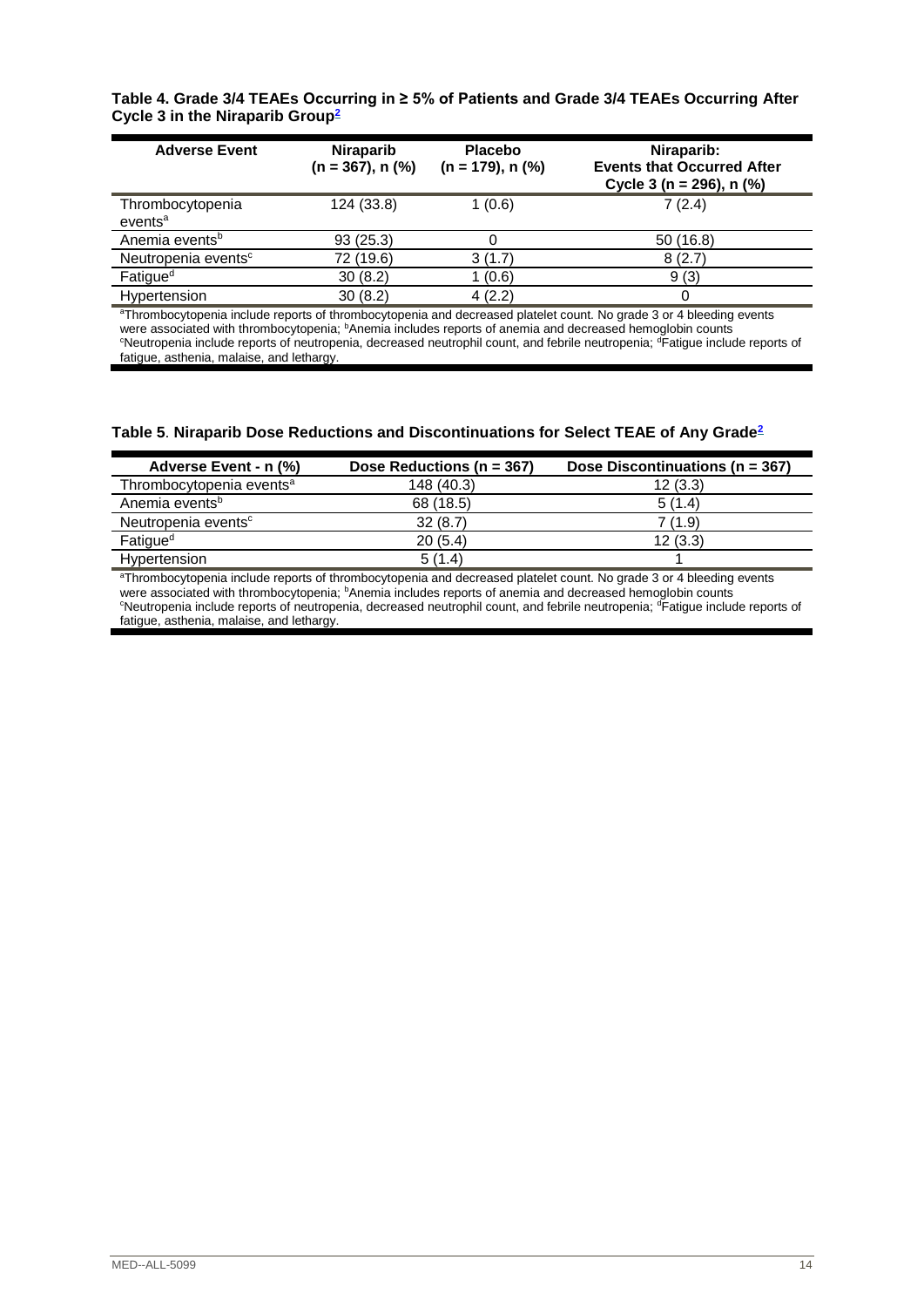

**Figure 7. Estimated Progression-Free Survival Probability by Dose Level Measured After Cycle 3 for Patients in the (A) g***BRCA***mut and (B) non-g***BRCA***mut Cohort[s](#page-5-1)<sup>4</sup>**

*BRCA*=breast cancer susceptibility gene; *BRCA*mut=*BRCA* mutation; PFS=progression-free survival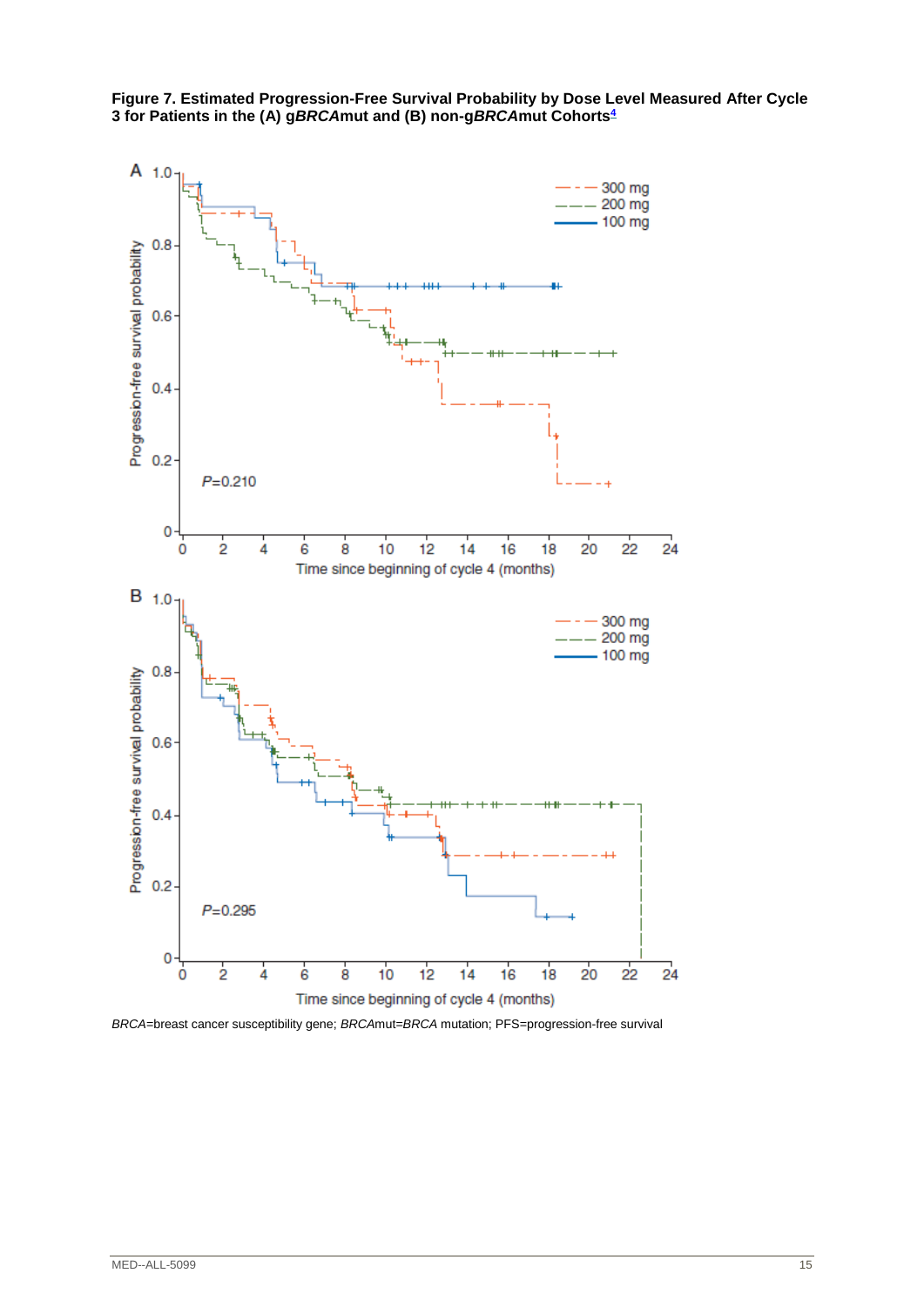



**Figure 9. Any-Grade Selected Treatment-Emergent Adverse Events Up To 4 Years of Niraparib Exposure[3](#page-5-0)**